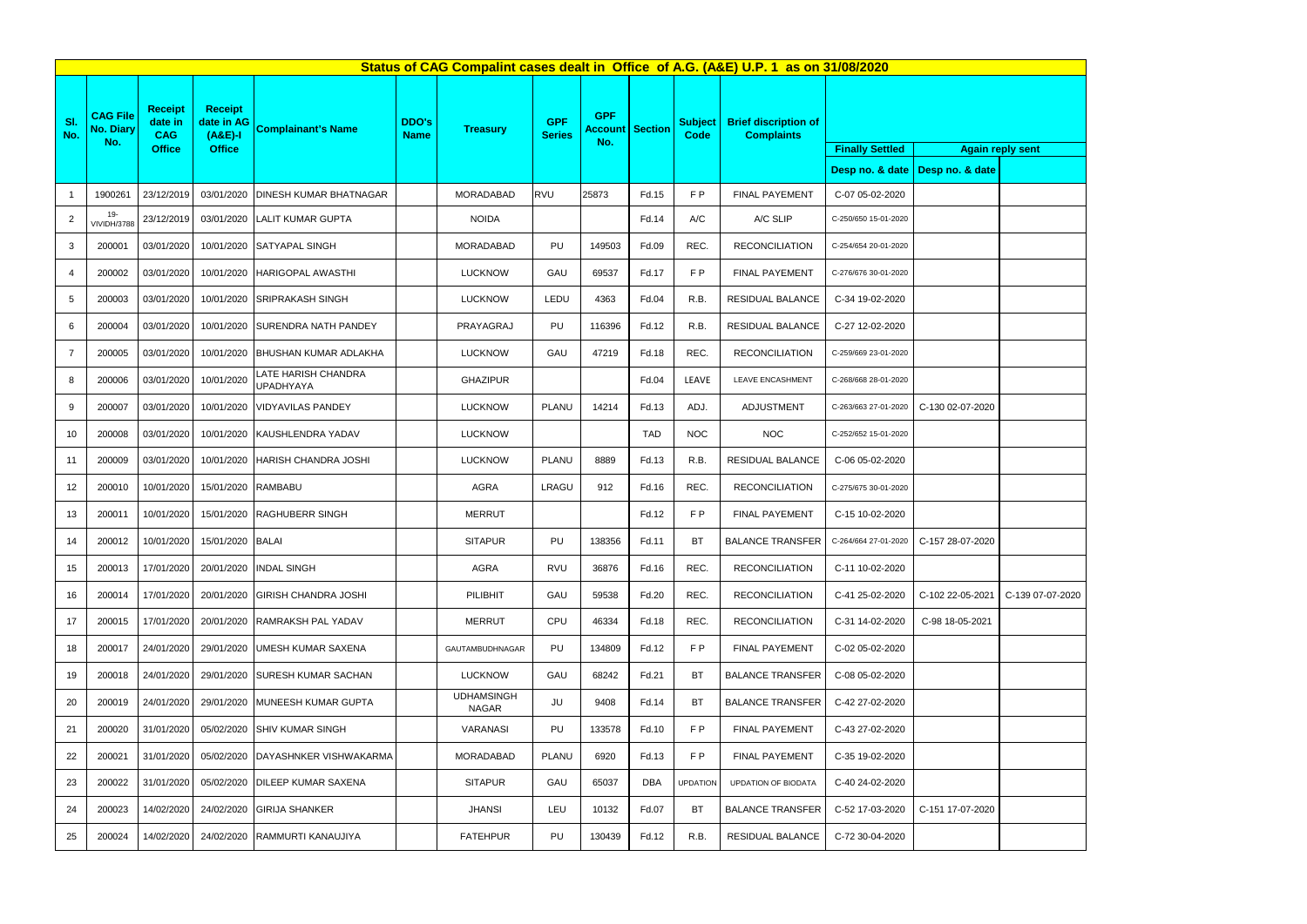| 26 | 200025 | 14/02/2020 | 24/02/2020 | VISHESHWAR DAYAL YADAV        | ALLAHABAD                    | PU           | 13394  | Fd.12 | R.B.           | RESIDUAL BALANCE        | C-62 22-04-2020  |                  |  |
|----|--------|------------|------------|-------------------------------|------------------------------|--------------|--------|-------|----------------|-------------------------|------------------|------------------|--|
| 27 | 200026 | 14/02/2020 | 24/02/2020 | VINOD KUMAR JAIN              | ALIGARH                      | RVU          | 40302  | Fd.16 | REC.           | <b>RECONCILIATION</b>   | C-82 04-05-2020  |                  |  |
| 28 | 200027 | 14/02/2020 | 24/02/2020 | <b>KHACHERMAL</b>             | <b>MATHURA</b>               | <b>RVU</b>   | 8590   | Fd.15 | FP             | <b>FINAL PAYEMENT</b>   | C-87 08-05-2020  |                  |  |
| 29 | 200028 | 14/02/2020 | 24/02/2020 | <b>VINOD KUMAR TOMAR</b>      | <b>AGRA</b>                  | <b>RVU</b>   | 45961  | Fd.16 | REC.           | <b>RECONCILIATION</b>   | C-54 17-03-2020  |                  |  |
| 30 | 200029 | 25/02/2020 | 03/03/2020 | <b>SUBHASH</b>                | MUZAFFARNAGAR                | RVU          | 32702  | Fd.15 | FP             | <b>FINAL PAYEMENT</b>   | C-84 06-05-2020  |                  |  |
| 31 | 200030 | 25/02/2020 | 03/03/2020 | <b>VIRENDRA KUMAR SINGH</b>   | MATHURA                      | STU          | 10603  | Fd.06 | REC.           | <b>RECONCILIATION</b>   | C-68 27-04-2020  |                  |  |
| 32 | 200031 | 25/02/2020 | 03/03/2020 | <b>PRATAP SINGH</b>           | MATHURA                      | CPU          | 50893  | Fd.21 | FP             | FINAL PAYEMENT          | C-78 30-04-2020  |                  |  |
| 33 | 200032 | 25/02/2020 | 03/03/2020 | <b>VIRENDRA KUMAR</b>         | <b>LUCKNOW</b>               | GAU          | 63889  | Fd.17 | REC.           | <b>RECONCILIATION</b>   | C-69 27-04-2020  |                  |  |
| 34 | 200033 | 25/02/2020 | 03/03/2020 | <b>SANJEEV KUMAR GAUTAM</b>   | HARIDWAR,                    | GAU          | 74336  | Fd.20 | REC.           | <b>RECONCILIATION</b>   | C-66 22-04-2020  |                  |  |
| 35 | 200034 | 25/02/2020 | 03/03/2020 | LATE VINEET KUMAR DIXIT       | FIROZABAD                    | COEDU        | 17173  | Fd.04 | REC.           | <b>RECONCILIATION</b>   | C-60 19-03-2020  |                  |  |
| 36 | 200035 | 25/02/2020 | 03/03/2020 | <b>MALKHAN SINGH</b>          | <b>TEHRI GARWAL</b>          | COEDU        | 2395   | Fd.04 | BT             | <b>BALANCE TRANSFER</b> | C-65 22-04-2020  |                  |  |
| 37 | 200036 | 25/02/2020 | 03/03/2020 | <b>JITENDRA KUMAR GERG</b>    | <b>MERRUT</b>                | LEDU         | 5446   | Fd.05 | FP             | <b>FINAL PAYEMENT</b>   | C-73 30-04-2020  |                  |  |
| 38 | 200037 | 25/02/2020 | 03/03/2020 | NIRANJAN PRASAD<br>SRIVASTAVA | <b>BAHRAICH</b>              | RVU          | 28683  | Fd.16 | REC.           | <b>RECONCILIATION</b>   | C-53 17-03-2020  | C-154 22-07-2020 |  |
| 39 | 200038 | 25/02/2020 | 03/03/2020 | CHAVI LAL SUMAN               | LALITPUR                     | JEDU         | 2751   | Fd.05 | REC.           | <b>RECONCILIATION</b>   | C-51 16-03-2020  |                  |  |
| 40 | 200039 | 13/03/2020 | 18/03/2020 | <b>ANIL KUMAR</b>             | <b>LUCKNOW</b>               | <b>RTU</b>   | 6834   | Fd.14 | F <sub>P</sub> | <b>FINAL PAYEMENT</b>   | C-49 13-03-2020  |                  |  |
| 41 | 200040 | 13/03/2020 | 18/03/2020 | LATE BHAGWAN DAS              | <b>JHANSI</b>                | RVU          | 29063  | Fd.15 | F <sub>P</sub> | <b>FINAL PAYEMENT</b>   | C-80 30-04-2020  |                  |  |
| 42 | 200041 | 13/03/2020 | 18/03/2020 | <b>BHANU PRATAP SINGH</b>     | <b>SULTANPUR</b>             | <b>FEDU</b>  | 2655   | Fd.03 | REC.           | <b>RECONCILIATION</b>   | C-86 06-05-2020  |                  |  |
| 43 | 200042 | 13/03/2020 | 18/03/2020 | PRATAP SINGH BHADAURIYA       | <b>JHANSI</b>                | GAU          | 71545  | Fd.21 | R.B.           | RESIDUAL BALANCE        | C-79 30-04-2020  |                  |  |
| 44 | 200043 | 13/03/2020 | 18/03/2020 | <b>SMT. MANJU RANI SHARMA</b> | <b>MATHURA</b>               | <b>STEXU</b> | 9340   | Fd.06 | R.B.           | RESIDUAL BALANCE        | C-93 13-05-2020  |                  |  |
| 45 | 200044 | 13/03/2020 | 18/03/2020 | <b>HARPAL SINGH</b>           | AMROHA<br>JP<br><b>NAGAR</b> | <b>BEDU</b>  | 5333   | Fd.05 | FP             | FINAL PAYEMENT          | C-83 04-05-2020  |                  |  |
| 46 | 200045 | 13/03/2020 | 18/03/2020 | <b>RAJENDRA PAL SINGH</b>     | GONDA                        | PU           | 62784  | Fd.10 | R.B.           | RESIDUAL BALANCE        | C-94 13-05-2020  |                  |  |
| 47 | 200046 | 13/03/2020 | 18/03/2020 | <b>SANJAY BABU</b>            | <b>MERRUT</b>                | CPU          | 56576  | Fd.18 | <b>BT</b>      | <b>BALANCE TRANSFER</b> | C-76 30-04-2020  |                  |  |
| 48 | 200047 | 13/03/2020 | 18/03/2020 | <b>RAMESH CHANDRA</b>         | BASTI                        | LRGU         | 2434   | Fd.15 | REC.           | <b>RECONCILIATION</b>   | C-92 12-05-2020  |                  |  |
| 49 | 200048 | 19/03/2020 | 24/04/2020 | VIRENDRA PAL                  | BARABANKI                    | <b>PLANU</b> | 6635   | Fd.13 | FP             | FINAL PAYEMENT          | C-101 22-05-2021 | C-143 16-07-2020 |  |
| 50 | 200050 | 29/04/2020 | 26/05/2020 | <b>KRISHNA</b>                | <b>JHANSI</b>                | LRJU         | 1761   | Fd.15 | FP.            | <b>FINAL PAYEMENT</b>   | C-109 08-06-2021 |                  |  |
| 51 | 200051 | 29/04/2020 | 28/05/2020 | PRAMOD KUMAR DIXIT            | <b>LUCKNOW</b>               | PU           | 131953 | Fd.11 | FP.            | <b>FINAL PAYEMENT</b>   | C-111 11-06-2021 |                  |  |
| 52 | 200052 | 26/05/2020 | 02/06/2020 | <b>JAGAT BAHADUR</b>          | PRAYAGRAJ                    | LRAU         | 2669   | Fd.16 | R.B.           | RESIDUAL BALANCE        | C-148 17-07-2020 |                  |  |
| 53 | 200053 | 28/05/2020 | 10/06/2020 | <b>RAJKUMAR GAUD</b>          | MEERUT                       | CPU          | 64915  | Fd.18 | FP             | FINAL PAYEMENT          | C-118 18-06-2020 |                  |  |
| 54 | 200054 | 28/05/2020 | 10/06/2020 | ABHAY KUMAR SAXENA            | <b>LUCKNOW</b>               | <b>NEU</b>   | 2307   | Fd.11 | REC.           | <b>RECONCILIATION</b>   | C-146 17-07-2020 |                  |  |